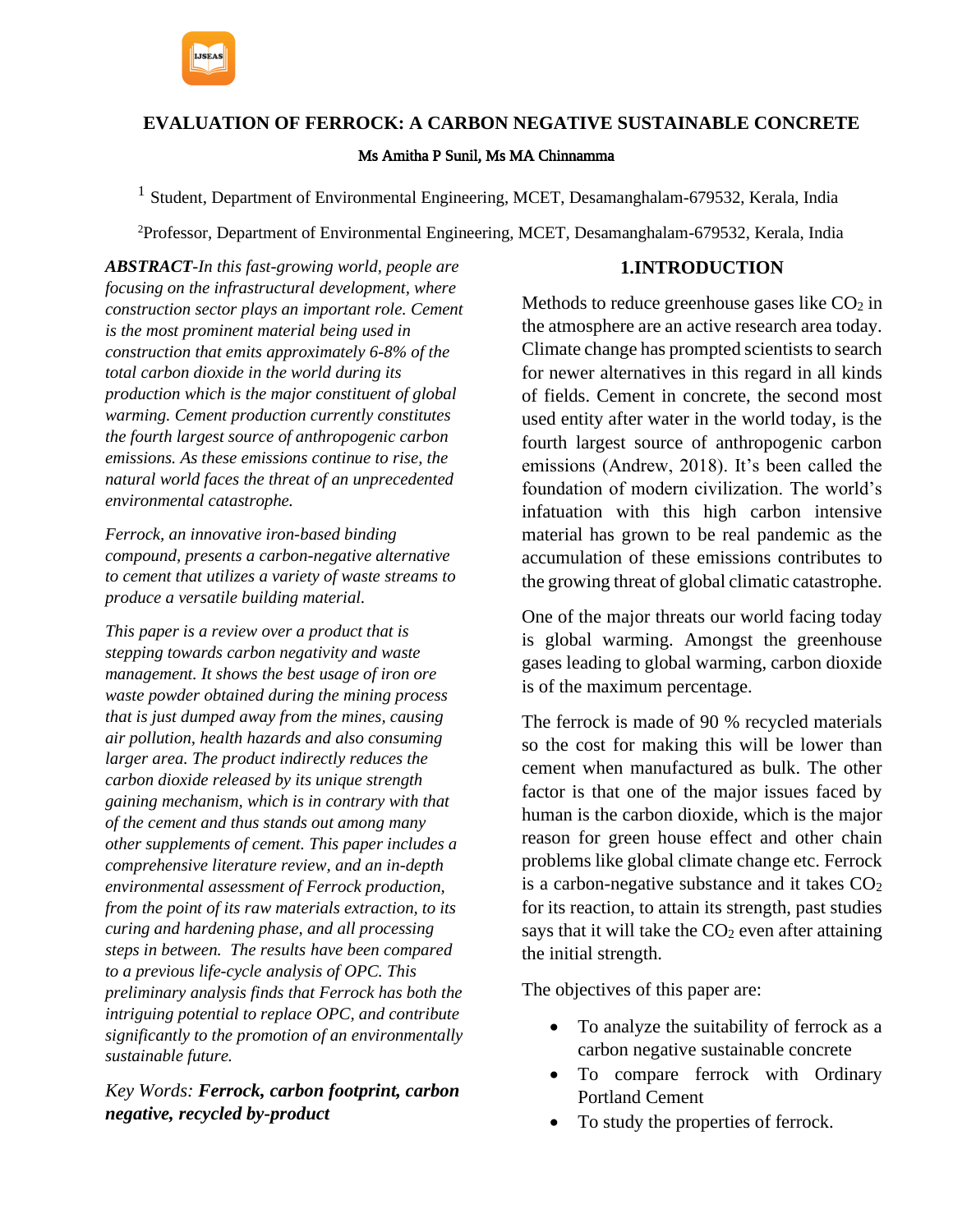

## **2. LITERATURE REVIEW**

### **2.1 CEMENT**

In this fast-growing world, infrastructure development is given more importance leading to a linear increase in constructions of multistories or high-rise buildings, roads, bridges, towers, etc... The most important material used in this construction is the cement. Cement is a binding material, a substance used for construction that hardens and adheres to aggregates to bind them together to form concrete. Cements used in construction are usually inorganic, often with a lime or calcium silicate base and can be characterized as either hydraulic or nonhydraulic, based on its ability to attain strength in the presence of water (Niveditha M et al, 2020). Portland cement which is largely used in the construction industry is an example of hydraulic cement. They set and become adhesive due to an exothermic chemical reaction between the cement and the water. The chemical reaction also called hydration of cement results in mineral hydrates. This reaction results in the hardening and strength gaining of cement (Turner, 2013).

### **2.1.2 CARBON FOOTPRINT**

With the consumption rate of  $1m<sup>3</sup>$  per person per year concrete is the most used construction material in the world. Ordinary Portland Cement (OPC) has traditionally been used as the binder material in concrete. On the contrary OPC has carbon emissions in the range of 0.66-0.82kg of CO<sup>2</sup> emitted for every kilogram of OPC manufactured. The contribution of OPC is approximately 5-7% of global  $CO<sub>2</sub>$  emissions (Turner, 2013). The main reasons for high contribution to  $CO<sub>2</sub>$  emissions from the manufacture of OPC have been attributed to:

1) Calcination of limestone, one of the key ingredients, which leads to formation and release of  $CO<sub>2</sub>$ .

2) High energy consumption during manufacturing, including heating raw materials within a rotating kiln at high temperatures in the range of 1400℃.

The estimation of  $CO<sub>2</sub>$  due to cement manufacturing is a more complicated problem due to the chemical liberation of  $CO<sub>2</sub>$  due to decomposition of limestone during calcination, variation of the limestone source and also the use of calorific wastes in cement kilns which provide energy as a substitute fuel. The reported emission factor for cement production is 0.82 kg of  $CO<sub>2</sub>$ /kg. The estimate includes the emissions contributed from the mining of raw materials, cement manufacturing, and all transport associated, including the freight of cement to concrete batching plants. (Laurent Barcelo et al., 2013) stated that the cement industry is a major producer of  $CO<sub>2</sub>$  accounting to 5-7% of manmade  $CO<sub>2</sub>$  emissions.

In cement manufacturing the  $CO<sub>2</sub>$  emissions comes majorly from the decarbonation of limestone. (Ernst Worrell et al., 2001) discussed that, the emissions of  $CO<sub>2</sub>$  can be reduced by the production of blended cements with fly ash and GGBS. By adopting this we can reduce both fuel and process related CO<sup>2</sup> emissions. M Schneider et al., (2011) observed that the reduction in energy and raw material consumption and also complying with quality, performance and cost requirement is quite a challenge.

Chen Li et al.,  $(2011)$  stated that the  $CO<sub>2</sub>$ emission consists of emission by raw materials, fuel and electricity. The direct  $CO<sub>2</sub>$  emissions are 0.8 ton per ton of cement clinker, and the total  $CO<sub>2</sub>$  emissions are 0.66 tons  $CO<sub>2</sub>$  per ton of cement.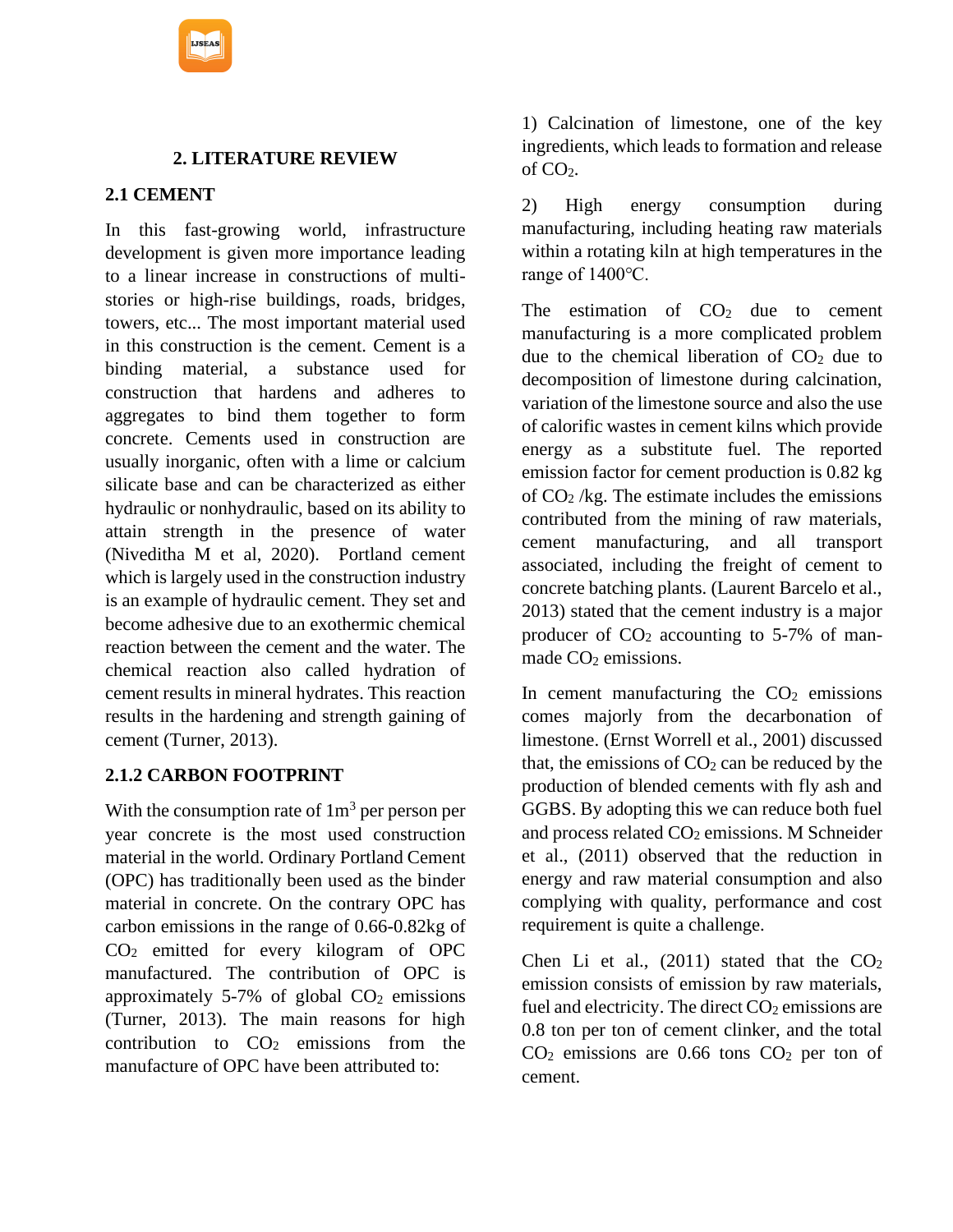Nurdeen M Altwair et al., (2010) analysed that the solution to reduce the environmental impact is to use 'Green concrete' which eliminates the negative impact of the cement industry. To make a greener concrete we must replace as much as cement possible by supplementary cementitious material, especially those that are the byproducts of industrial processes such as fly-ash, rice husk ash, silica fumes etc. Ferrock is such a product which is carbon negative by nature and also which can be used as a supplement to cement which was advocated by David stone, university of Arizona in the year 2017.



 Fig 2.2 Proportion of Cement in Concrete and its carbon footpint, (Niveditha M et al.,2020)

## **2.1.3 OTHER ENVIRONMENTAL ISSUES BY CEMENT**

As per the studies conducted by Magudeaswaran. Pet al.(2019), In addition to the generation of  $CO<sub>2</sub>$  the cement manufacturing process produces millions of tons of the waste product cement kiln dust each year contributing to respiratory and pollution health risks. The main environmental issues associated with cement production are consumption of raw materials and energy use as well as emissions to air. Waste water discharge is usually limited to surface run off and cooling water only and causes no substantial contribution to water pollution. The storage and handling of fuels is a potential source of contamination of soil and groundwater. Additionally, the environment can be affected by noise and odors.

The cement production needs the very high amount of energy. Energy cost represents 40% of total production costs involved in producing of 1 ton of cement. Thermal energy demand (fuel) and electrical energy demand are the most important. Specific energy consumption depends on size and plant design, raw materials properties and its moisture, specific caloric values of fuel, throughput of kiln, type of clinker and many other factors. Thermal energy demand is in range of 3000 - 6500 MJ per 1 tone of clinker, the electricity demand ranges from 90 to 150 kWh per 1 ton of cement. Emissions to air and noise emissions arise during the manufacture of cement. Furthermore, with regard to the use of waste, odors can arise, eg. from the storage and handling of waste. In this section, ranges of air pollutant emissions are presented for the process of cement production, including other process steps, such as the storage and handling of, eg. raw materials, additives and fuels including waste fuels. The main constituents of the exit gases from a cement kiln are nitrogen from the combustion air;  $CO<sub>2</sub>$  from calcination of CaCO<sub>3</sub> and combustion of fuel; water vapors from the combustion process and from the raw materials; and excess oxygen The green concrete concept derives from saving of various natural resources without compromising with the future generation needs, durability, low cost, recycle and reuse of waste materials without wasting space, time and money on their disposal.

Ferrock is an iron-based compound made of 90% recycled materials that have been proven to be less-expensive, 3 stronger and more flexible in its building applications than OPC. Furthermore, this unique material uses compressed carbon dioxide to expedite the curing process and requires no added heat to catalyze its chemical reaction, making it a carbon-negative alternative to OPC, Niveditha.et.al (2020)

### **2.2 FERROCK**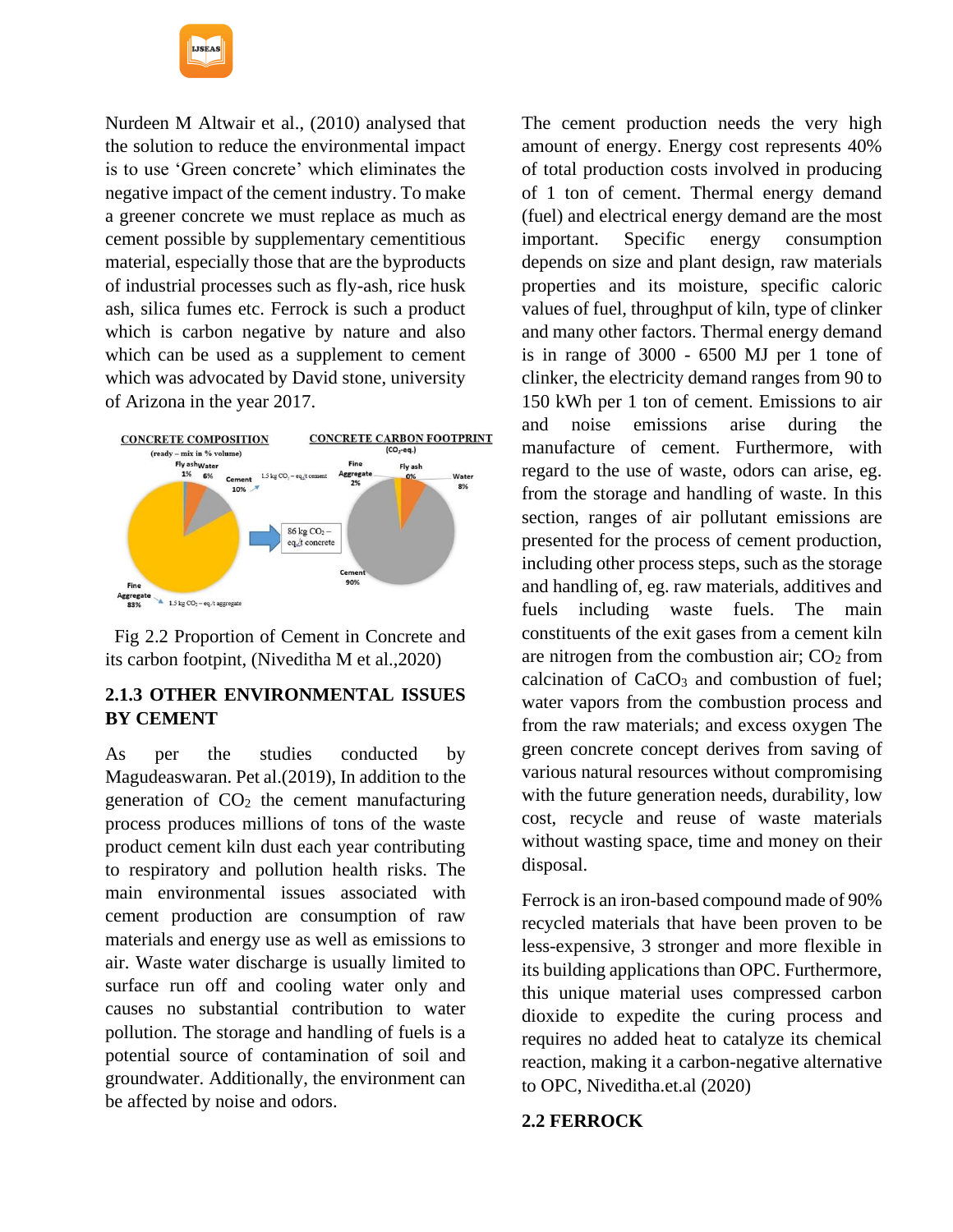

Ferrock, an innovative iron-based binding compound, presents a carbon-negative alternative to cement that utilizes a variety of waste streams to produce a versatile building material. The name (Ferrock) is a reflection of its composition – largely iron-rich ferrous rock. It's actually created from waste steel dust which is normally discarded from industrial processes and silica from ground up glass more flexible and greener concrete. Figure 2.4 shows "Ferrock" green cement material.



Fig. 2.4 Ferrock

As per the available literature, ferrock is a binder. Its key ingredient is iron dust and it reacts with carbon di-oxide and rust, which creates an iron carbonate matrix to form Ferrock while it dries.

The strength gaining mechanism of ferrock is by consumption of carbon dioxide which react with the iron and forms the iron carbonate that adheres strongly to the substrate. With reference to the paper of Sumanta Das et al., (2015), Vijayan D S et al., (2019) and Niveditha M et al., (2020), the accepted reaction steps for this process are:

 $Fe + CO<sub>2</sub> + H<sub>2</sub>O \rightarrow FeCO<sub>3</sub> + H<sub>2</sub>$ 

The ingredients are combined as a dry mix with a source of silica, such as fly ash or recycled glass. Oxalic acid is also added to facilitate the chemical process and then blended to create a uniform mixture (Das, Hendrix, Stone, & Neithalath, 2015; Das, Souliman, Stone, & Neithalath ,2014; Das, Stone, Convey, &

Neithalath,2014; Widera, & Stone, 2016). The iron residue among the steel reacts with water and, which form an iron carbon matrix; when it dries, it exhausts rock-like qualities called Ferrock. It is also the best choice to substitute for cement. However, concrete has its own tensional limitation and poor ductility. To increase the tensile property of concrete with the help of industrial by- products. Ductility is an important characteristic of structure to resist seismic, impact and blast loading.

# **2.2.1 RAW MATERIALS**

Ferrock is a binding material which was mainly introduced as the cement replacement. Thus, in order to obtain the binding property for the product, materials similar to cement were used and trails were done in order to obtain the same. Thus, considering the minor ingredients such as metakaolin, fly ash, limestone, oxalic acid was used along with the major ingredient iron powder, ferrock was manufactured (Niveditha M et al., 2020).

## **2.2.1.1 IRON POWDER**

Major constituent of ferrock is the iron powder which is obtained from the wastes of steel industries and mines which in-turn does a waste management and it doesn't sum up on to the carbon dioxide content in the atmosphere during its manufacturing process. The iron powder being used is ferrock is taken from the heaps of bag house dust waste of the shot blasting operations of steel and also electric arc furnace manufacturing process of steel. This component is not economically viable to recycle and get the iron content from it thus it has been a landfill at great costs in the world. Niveditha M et al., (2020) have used the metallic iron powder of median size 19 microns which is a waste from structural steel fabrication that has been a burden in dumping it and in turn consuming lot of space. It consists of 88% Fe, 10% O and traces of Cu, Mn, Ca, etc… Iron powder is examined and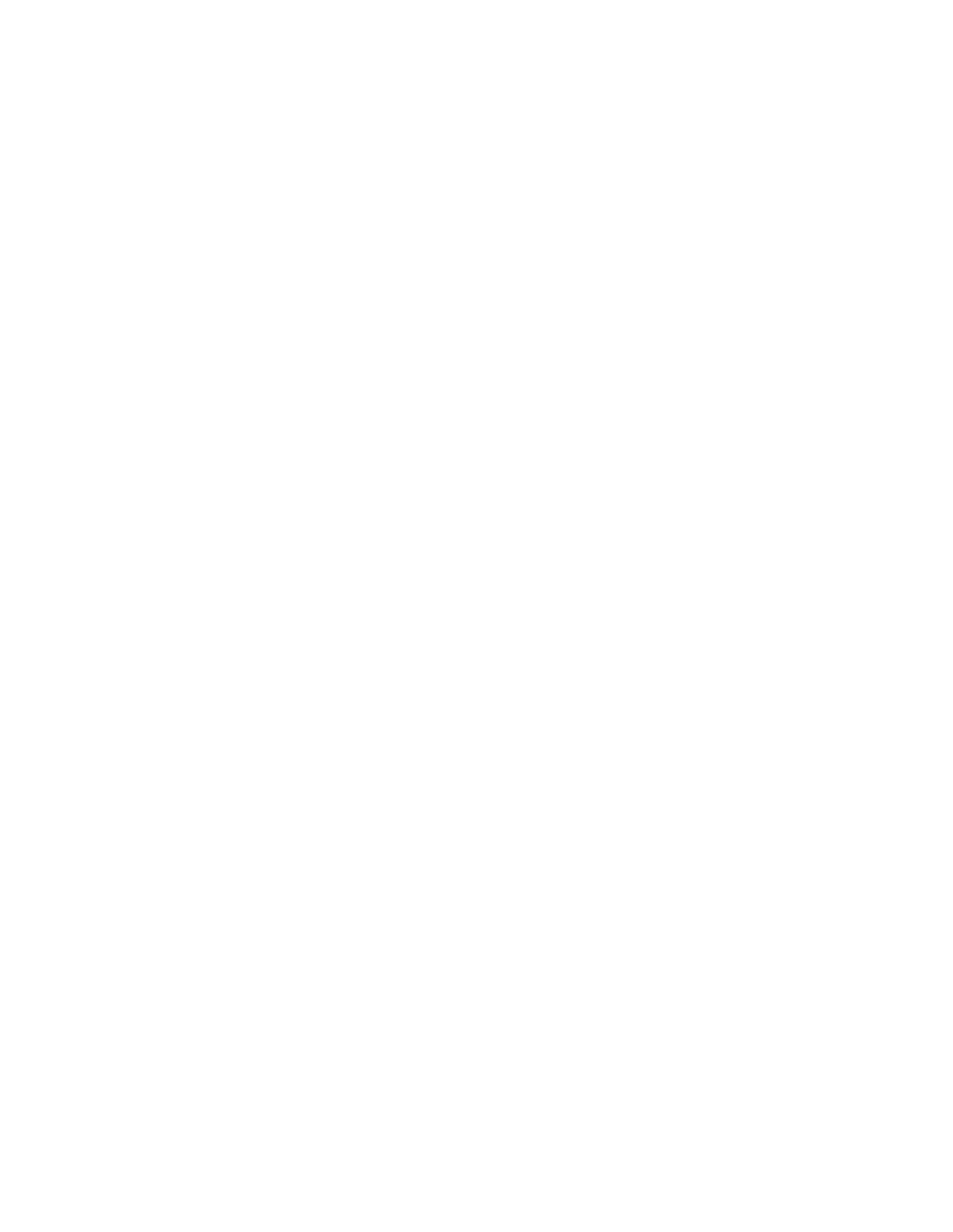

International Journal of Scientific Engineering and Applied Science (IJSEAS) – Volume-7, Issue-5, May 2021 ISSN: 2395-3470 www.ijseas.com

| <b>Component materials</b> | % by mass of total powder |                |    |                |    |    |    |    |
|----------------------------|---------------------------|----------------|----|----------------|----|----|----|----|
|                            |                           | mixture number |    |                |    |    |    |    |
|                            |                           | 2              | 3  | $\overline{4}$ | 5  | 6  |    | 8  |
| <b>Iron powder</b>         | 64                        | 60             | 62 | 58             | 69 | 65 | 67 | 63 |
| Fly ash                    | 20                        | 20             | 20 | 20             | 15 | 15 | 15 | 15 |
| Limestone                  | 8                         | 8              | 10 | 10             | 8  | 8  | 10 | 10 |
| <b>Metakaolin</b>          | 6                         | 10             | 6  | 10             | 6  | 10 | 6  | 10 |

Analysis (atomic absorption spectroscopy) shows that fully cured samples contain between 8 and 11% captured  $CO<sub>2</sub>$  by weight. Ferrock is therefore ''carbon negative" unlike Portland cement, which during manufacture is a major source of CO<sub>2</sub> and other air pollutants (Niveditha M et. al., 2021)

Alejandro Lanuza Garcia et al., (2015) have tabulated the ferrock mix proportioning of the various raw materials is as shown in Table 2.3. It shows the percentage by weight of the raw materials to be used to make the component Ferrock. It also shows the specifications of the basic properties for the raw materials of Ferrock.

Table 2.3 Summary of materials used for manufacturing of Ferrock

| Material              | Percentage<br>(by<br>weight) | Specifications                                                                                     |
|-----------------------|------------------------------|----------------------------------------------------------------------------------------------------|
| <b>Iron</b><br>Powder | 60                           | Waste metallic<br>iron powder<br>with a median<br>particle size of<br>$19.03 \mu m$                |
| Fly Ash or<br>Glass   | 20                           | Class F fly ash<br>conforming to<br>ASTM C 618<br>or ground glass<br>particles                     |
| Limestone             | 10                           | Limestone<br>powder<br>(medium<br>particle size of<br>$0.7 \mu m$ )<br>Conforming to<br>ASTM C 568 |
| Metakaolin            | 8                            | Conforming to<br>ASTM C 618                                                                        |

| Weak   | $\mathcal{D}$ | Oxalic acid    |
|--------|---------------|----------------|
| Oxalic |               | has been used  |
| Acid   |               | as catalyst in |
|        |               | previous       |
|        |               | research       |

#### **2.2.3 APPLICATIONS OF FERROCK**

Ferrock in original form has 5 times more compressive strength and flexures much more before failure when compared to control mix. Therefore, suitable for earthquake resistant buildings (H.S. Mehta.et al, 2013).

It has various applications similar to normal concrete in buildings, bridges and other conventional uses of concrete. Also, as the specimen gains strength in  $CO<sub>2</sub>$  environments it will be very useful in polluted sites of industrial zones (Vijayan D S et al., 2019).

Further, ferrock concrete can also be used for structures in contact with sea water as this fastens the process of rusting and gives strength to ferrock. (S. Karthika et al., 2021)

While using ferrock, 8 to  $11\%$  of  $CO<sub>2</sub>$  emission is reduced and economical in construction. (S. Karthika et al., 2021)

### **3. MATERIALS AND METHODS**

### **3.1 MANUFACTURING PROCEDURE**

Although the structural applications for both materials are very similar, the manufacturing and chemical processes involved are vastly different. Cement is produced by first mining clay and limestone from rock quarries, using explosives to blast the raw material loose from the earth. The material is then hauled to a crushing facility where it is pulverized into 1-½" rocks and blended into a homogenized mixture. The mixture is temporarily stored and then hauled to a milling factory where the size is reduced to a fine powder. The raw blend is then loaded into a kiln, fired at 1400 degrees Celsius and undergoes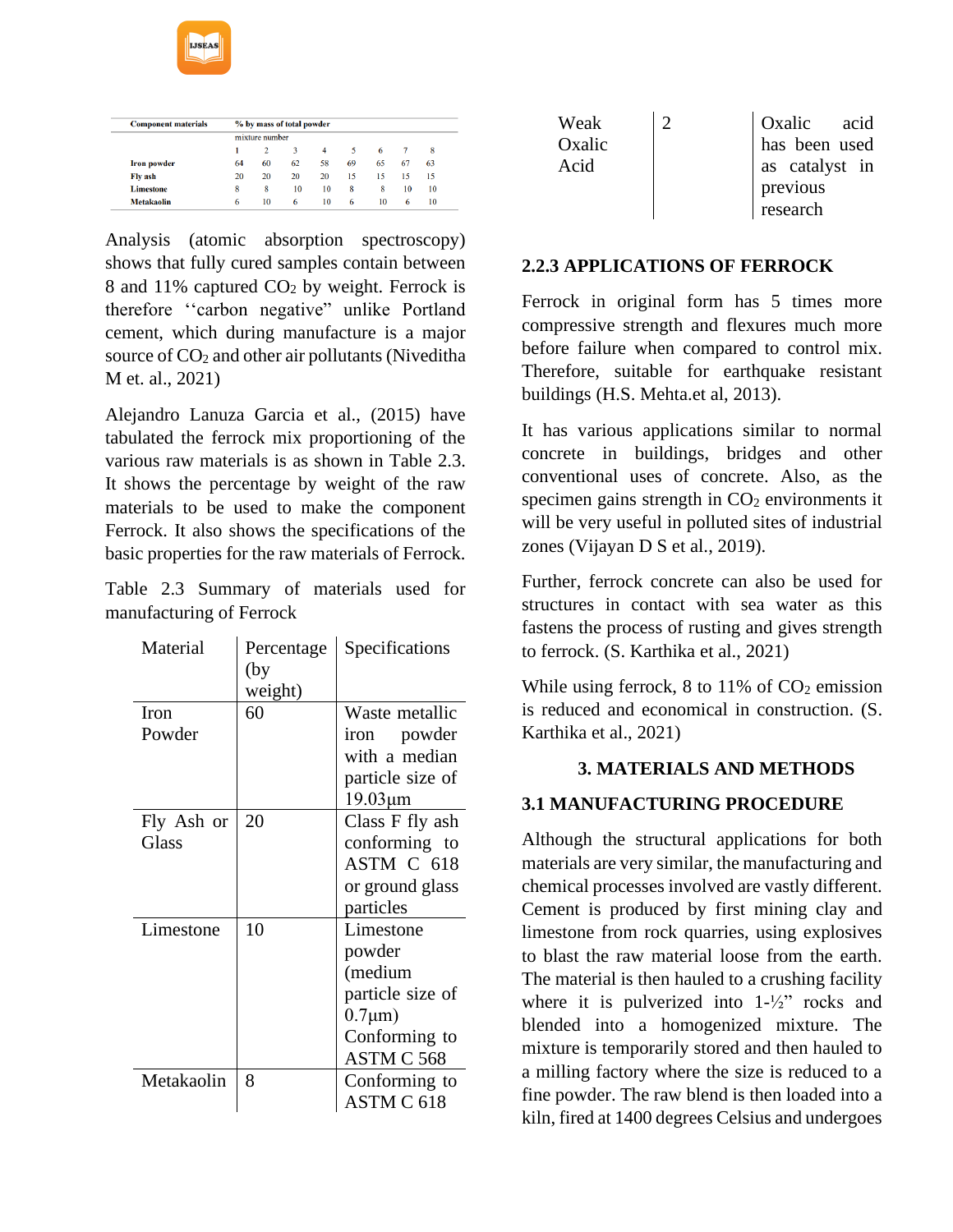a chemical reaction, known as calcination. On a molecular level, the calcium carbonate  $(CaCO<sub>3</sub>)$ , found in the limestone, begins to decompose at a high heat, releasing carbon dioxide  $(CO<sub>2</sub>)$ . In the final stage, the heated mixture is sent through a second stage of milling, in which gypsum is added to extend setting time and then sent to a storage facility where it will be stored until it is shipped to the consumer (ENGINEERING INTRO. 2012. Cement Manufacturing Process). At this stage, cement is primarily used for concrete production, which results from the mixing of cement, water and aggregates in the necessary proportions. The combination of cement with water results in an exothermic reaction due to the hydration of the principal chemical components of cement, namely, tricalcium (Ca3) and dicalcium silicate (Ca2SiO4), tricalcium aluminate (Ca3AI2O6), and tetracalcium aluminoferrite (Ca4AI2Fe2O10). These hydrated components harden into a binding material that acts as an agglutinant for the mineral structure formed by the aggregates. Cement also finds its application as a soil stabilizer in geotechnical engineering, and stabilizer for environmental applications.

In comparison, Ferrock also uses clay and limestone as part of its composition, but the ratio of clay and limestone used is much smaller compared to OPC, eight and ten percent respectively. The majority of the mixture, totaling 80%, is composed of low-value waste products. The main ingredient is metallic iron powder, which is a byproduct of shot blasting, a finishing technique for steel manufacturing. During the shot blasting process, the iron powder is ground to a micro-particle scale  $(-19.03\mu m)$ (Das et al., 2017), which becomes a considerable nuisance to the blasting facility because of its ineffectual applicability and the inherent respiratory hazard associated with working with such a fine material. These ingredients are combined as a dry-mix with a source of silica,

such as fly ash or recycled glass (2013-2014 Program Report for Tribal eco Ambassadors). Oxalic acid is also added to facilitate the chemical process and then blended to create a uniform mixture.

It is necessary to point out that the Oxalic Acid, while small in percentage, represents an important ingredient of the mixture since it promotes the precipitation and mineralization of iron. It is in fact a well-known chemical promoter commonly used in the iron industry due to its characteristics as an iron dissolvent, which prevents oxidization and has the capacity to absorb  $CO<sub>2</sub>$  (by creating iron oxalate). While reacting with the Ferrock mixture, it chemically reacts with the compound and transforms it into a bonded carbonate molecule and therefore has no further threat as an emitting greenhouse gas (GHG) (Dr. Stone, 2017). With the introduction of additional aggregates, water and compressed carbon dioxide, the iron oxide begins to chemically react yielding a new compound, iron carbonate, and emits hydrogen gas as a byproduct (Das etal., 2017).

The following system diagrams represent the manufacturing process for each material. It represents a visual model of the components and their interactions. The arrows represent the flow of mass, energy and the effluent by products at each stage of the manufacturing process (John Bello, 2017).

Table 3.1 Performance Comparison Between Ferrock and OPC

| Parameter      | Ferrock (per OPC | (per                      |
|----------------|------------------|---------------------------|
|                |                  | metric tonne metric tonne |
|                | οf               | of                        |
|                | production)      | production)               |
| Energy<br>use  | 557 MJ **        | 5887 MJ                   |
| (Total Primary |                  |                           |
| Energy         |                  |                           |
| Consumption)   |                  |                           |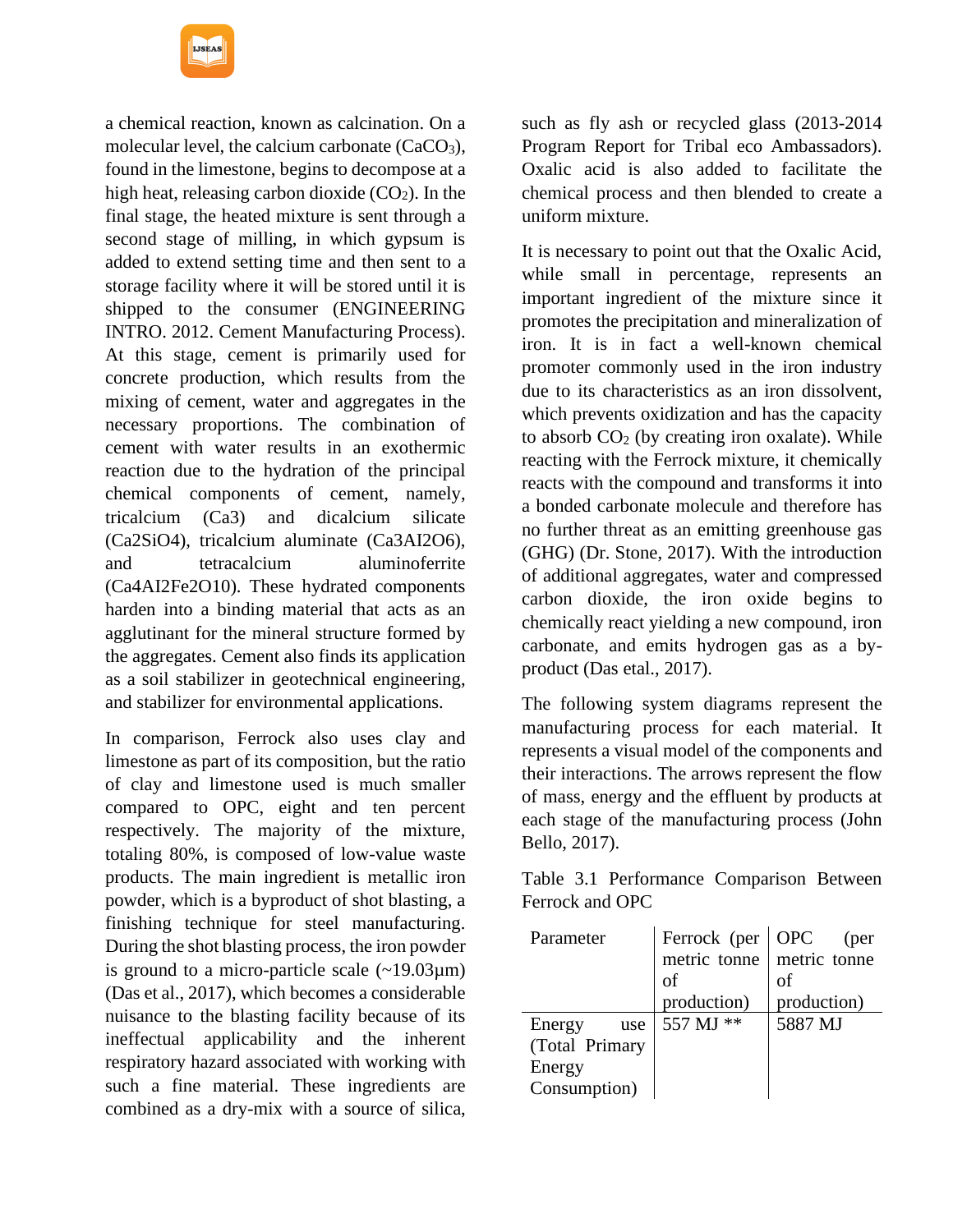

| Water*    | 220L           | 10,100 L   |    |
|-----------|----------------|------------|----|
| Global    | $-50$ kg $CO2$ | 1040       | kg |
| Warming   | eq             | $CO2$ - eq |    |
| Potential |                |            |    |
| (GWP)     |                |            |    |

\* These values include the water needed for the curing and hardening phase of the binding materials.

\*\* The manufacturing process of Ferrock generates  $17 \text{ kg}$  of  $H_2$ , which has an energy content of 2210 MJ. Therefore, the overall process produces a net of  $2210 - 557 = 1653$  MJ.







### Fig. 3.3 System Diagram of Ferrock

## **3.2 CASTING, HARDENING AND CURING**

Sumanta Das et al., (2014) conducted the curing process by demoulding immediately after the compaction, later when the samples were kept for carbon dioxide curing in plastic bags with 100% carbon dioxide at room temperature was refilled every 12hrs to maintain saturation for 1 to 4 days. Then the samples were placed in air at room temperature letting the moisture to evaporate from about 1 to 30 days. Sumanta Das et al., (2014) carried out a similar experiment as above and to determine the optimal combination of carbon curing duration and air curing durations. They observed that there was no appreciable increase in compressive strength after 4 days of carbon curing and 3 days of air curing.

The upper limit of carbonation duration was determined by a thermogravimetric analysis. Variation in carbonation durations were made and experimentally tested starting from one day carbon curing which showed very low mechanical strength. They also conducted experiment with less carbon curing duration and higher air curing duration, however it was observed that air curing was effective only with the increase in carbon curing duration, as the average pore size decreased with increased carbonation duration. And, a significant increase in strength is observed for specimens carbonated for a longer duration and when the air curing time was increased. This is due to the fact that larger pores in initial days of carbonation exert less internal moisture pressure under compression test and thus loss of moisture in air curing after lesser carbonation duration doesn't have a larger effect on internal pressure and in turn on the compressive strength. In increased carbonation duration, pore size is reduced and thus more sensitive to compressive strength and loss of moisture during the air curing. Sumanta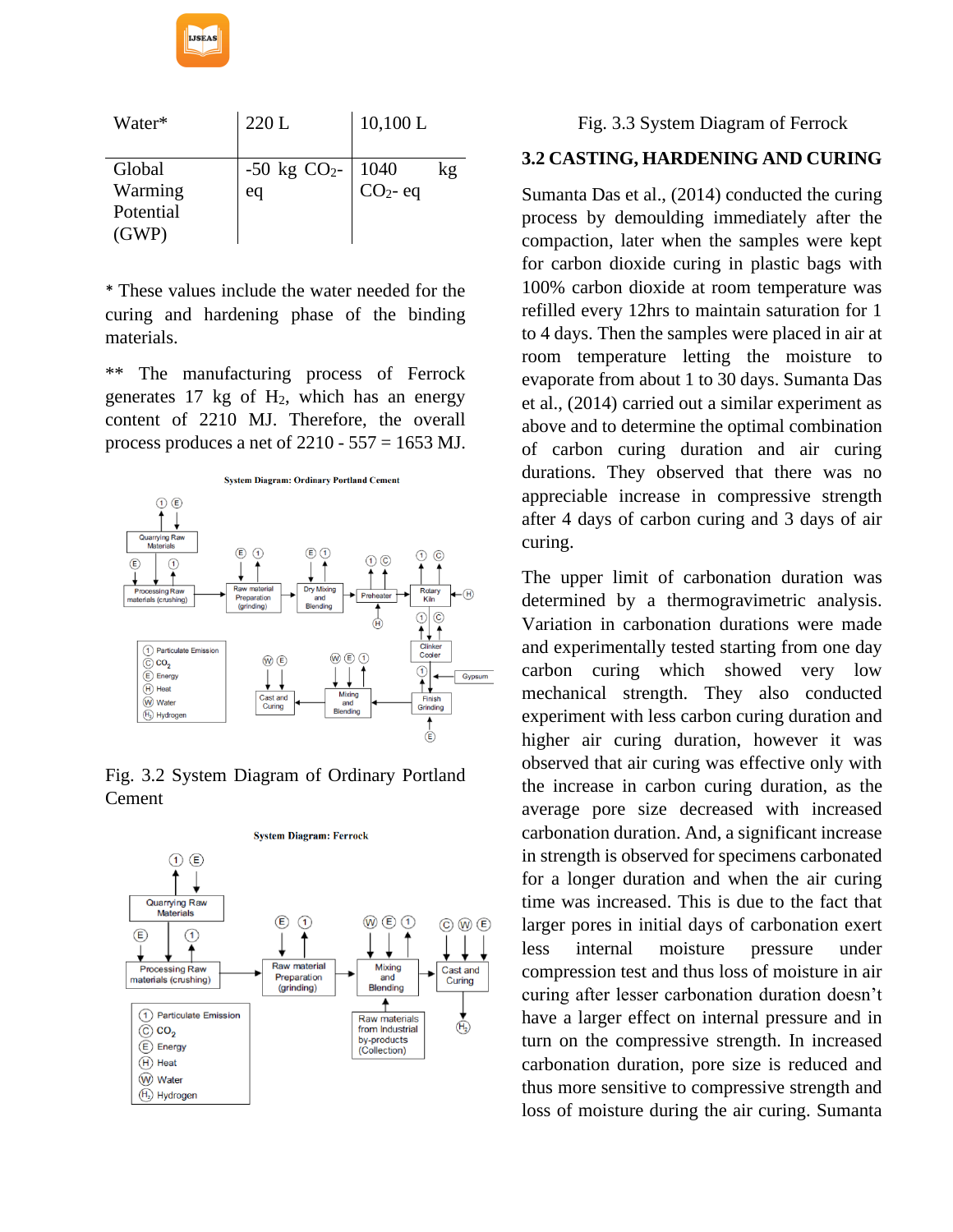

Das et al., (2014) conducted the curing process of beams by initially keeping the polythene moulds in the carbon curing and then after the mould is removed the samples ae kept in 100% carbon curing for 5 days with refilling carbon dioxide for every 12 hours and then allowed to air cure for days to let the moisture evaporate. They considered this curing duration to be appropriate beyond which significant changes were not observed.

The machinery and methods used to cast an OPC-based structural material, like concrete, and a Ferrock based structural material are generally the same. However, there are variable differences between the water-solid ratio for each compound and their relationship with CO<sub>2</sub>. Also, OPC does not produce  $H_2$  gas during curing.

### **3.3 STRENGTHS**

The basic important characteristic of a concrete block is the compressive strength of it to sustain all the load implied on it. Thus, while supplementing the binding material cement in the normal ordinary Portland cement concrete with the ferrock as a binding material in ferrock blended concrete should be checked with at least its compressive strengths. Vrajesh M Patel et al., (2018) in the year 2018 conducted a combination of cement and ferrock in concrete as a binding material, with supplementing cement by about 20 to 30%. Greater compressive strengths were observed at supplementation of cement by ferrock of 27%. Vijayan D S et al., (2019) conducted experiments on ferrock blended cement concrete at varied replacement by percentages with increment of 4% from 4-12%. It is concluded that 8% substitution gives better results in terms of compression, flexural and split tensile strength.

The basic mix, cement: fine aggregate: coarse aggregate was in a ratio of 1:2:3 for M20 grade cement concrete. For the strength test of ferrock incorporated concrete, the samples are prepared as follows.

In the first mix, 0% of ferrock is added by weight of cement. For the second mix, 4% of ferrock by weight of cement is used as a substitute. Similarly, 8% and 12% of ferrock powder is substituted by weight of cement. The ingredients and their exact proportions are listed in Tables 3.2 to 3.4.

Table 3.2 Proportion of mix ingredients of cubes

| (D.S. |                  | Vijayan           | et                                 | al.,                             |                                  | 2019)                             |  |
|-------|------------------|-------------------|------------------------------------|----------------------------------|----------------------------------|-----------------------------------|--|
| Grade | No of<br>cubes   | Ferrock<br>$(\%)$ | Cement<br>(kg)                     | FA<br>(kg)                       | <b>CA</b><br>(kg)                | Ferrock<br>(kg)                   |  |
| M20   | 9<br>9<br>9<br>9 | 4<br>8<br>12      | 13.89<br>13.32<br>12.512<br>12.213 | 30.55<br>30.55<br>30.55<br>30.55 | 43.05<br>43.05<br>43.05<br>43.05 | $\Omega$<br>0.57<br>1.11<br>1.677 |  |

Table 3.3 Proportion of mix ingredients of cylinder (D.S. Vijayan et al., 2019)

| Grade | No of<br>cylinder | Ferrock<br>(%) | Cement<br>(kg) | FA<br>(kg) | <b>CA</b><br>(kg) | Ferrock<br>(kg) |
|-------|-------------------|----------------|----------------|------------|-------------------|-----------------|
| M20   | 9                 |                | 18.56          | 40.84      | 57.54             | $\Omega$        |
|       | 9                 |                | 17.817         | 40.84      | 57.54             | 0.742           |
|       | 9                 | 8              | 17.075         | 40.84      | 57.54             | 1.484           |
|       | 9                 | 12             | 16.332         | 40.84      | 57.54             | 2.227           |

Table 3.4 Proportion of mix ingredients of beams (D.S. Vijayan et al., 2019)

| Grade           | No of<br><b>Beams</b> | Ferrock<br>$(\%)$ | Cement<br>(kg) | FA<br>(kg) | CA<br>(kg) | Ferrock<br>(kg) |
|-----------------|-----------------------|-------------------|----------------|------------|------------|-----------------|
| M <sub>20</sub> | 9                     | 0                 | 21.76          | 47.87      | 71.808     | $\mathbf{0}$    |
|                 | 9                     | 4                 | 20.889         | 47.87      | 71.808     | 0.87            |
|                 | 9                     | 8                 | 20.019         | 47.87      | 71.808     | 1.74            |
|                 | 9                     | 12                | 19.148         | 47.87      | 71.808     | 2.611           |

## **3.3.1 COMPRESSIVE STRENGTH**

The specimens are of size 150 mm x 150 mm x 150 mm for various proportions of ferrock- 0%, 4%, 8% and 12% has casted. The casted cubes are kept for curing of 7 days 14 days and 28 days. Then it was tested in compression testing machine of 2000kN, the results are shown in fig 3.4 (DS Vijayan et.al., 2019)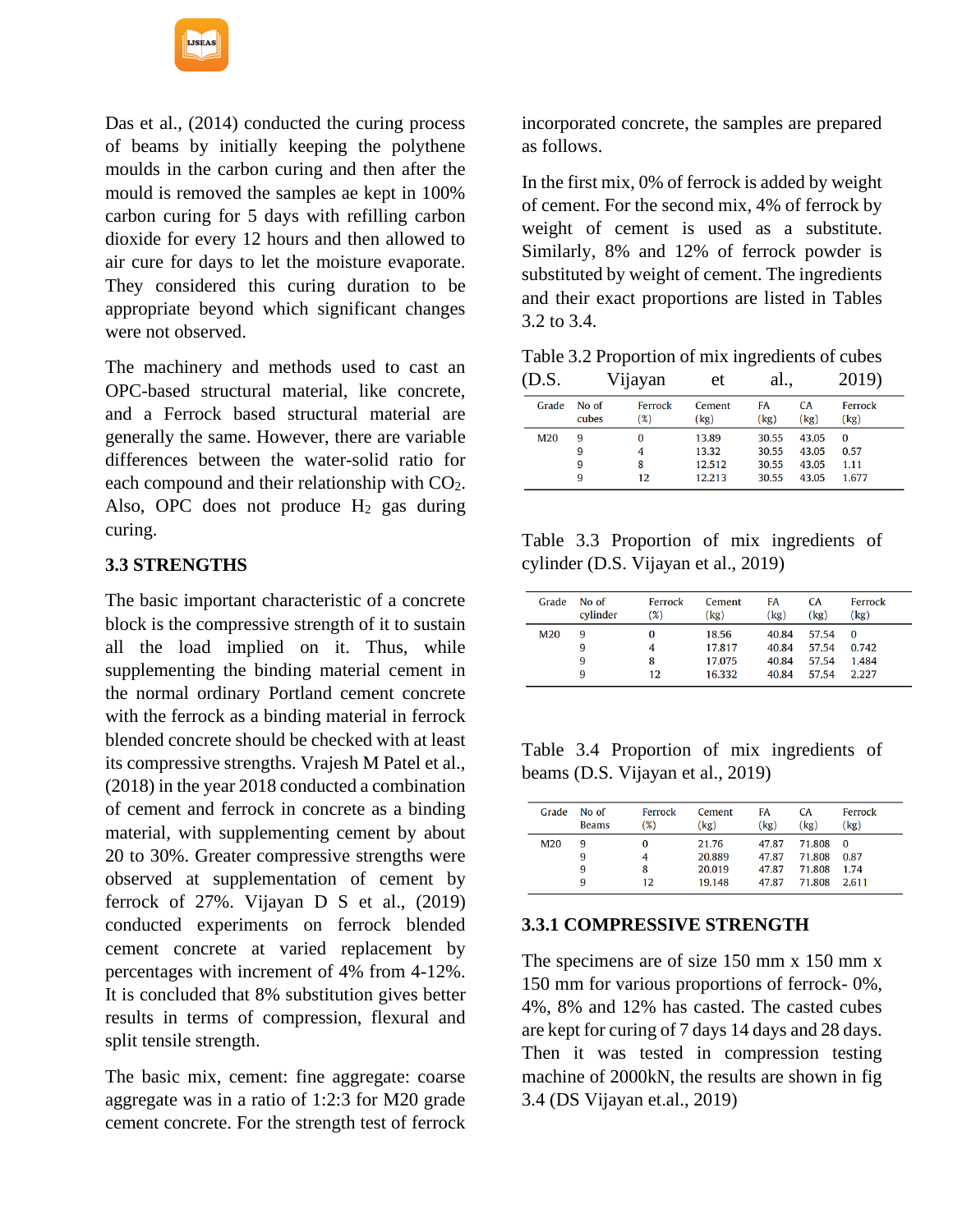

Fig 3.4 Compressive strength of concrete cubes M20 for 7, 14 & 28 days.

## **3.3.2 TENSILE STRENGTH**

The tensile strength of concrete is one of the fundamental and necessary properties that greatly have an effect on the extent and size of cracking in structures. Moreover, the concrete is incredibly weak in tension because of its brittle nature. Hence. It's not expected to resist the direct tension. So, concrete develops cracks once tensile forces exceed its strength. Therefore, it's necessary to work out the strength of concrete to work out the load at that the concrete members might crack. The procedure supported the ASTM C496 (Standard take a look at the technique of Cylindrical Concrete Specimen) that almost like alternative codes like IS 5816 1999. Fig 3.5 shows the tensile strength test results with varying percentages of ferrock. (DS Vijayan et.al., 2019)



Fig 3.5 Split Tensile strength of concrete cylinder M20 for 7, 14 & 28 days.

# **3.3.3 FLEXURAL STRENGTH**

he flexural strength of concrete beam was determined based on IS 516-1959. Place the specimen within the machine in such a way that the load is applied to the higher most surface as cast within the mould. Apply load continuously without shock and increasing at a rate of 180 kg/min and is multiplied till the specimen fails. Measure the space between the line of fracture and nearest support. The check is distributed with beam specimen to search out of the flexural strength of typical concrete and the test results are in shown Fig 3.6 (DS Vijayan et.al., 2019)



Fig 3.6 Flexural strength of concrete beam M20 for 7, 14 & 28 days.

# **3.4 POTENTIAL APPLICATIONS**

The characteristics of Ferrock make it an extremely versatile compound. Its applications can vary based on the coarse size of the aggregates added. Using a coarse-grit aggregate it may be used slabs, blocks, other pre-cast forms and general applications. By using fine aggregates, the material becomes very malleable and can be spread on like stucco, plaster or mortar. Adding additional reinforcement, like rebar, allows for the construction of large fullsized structures (Dr. Stone, D. 2017). Like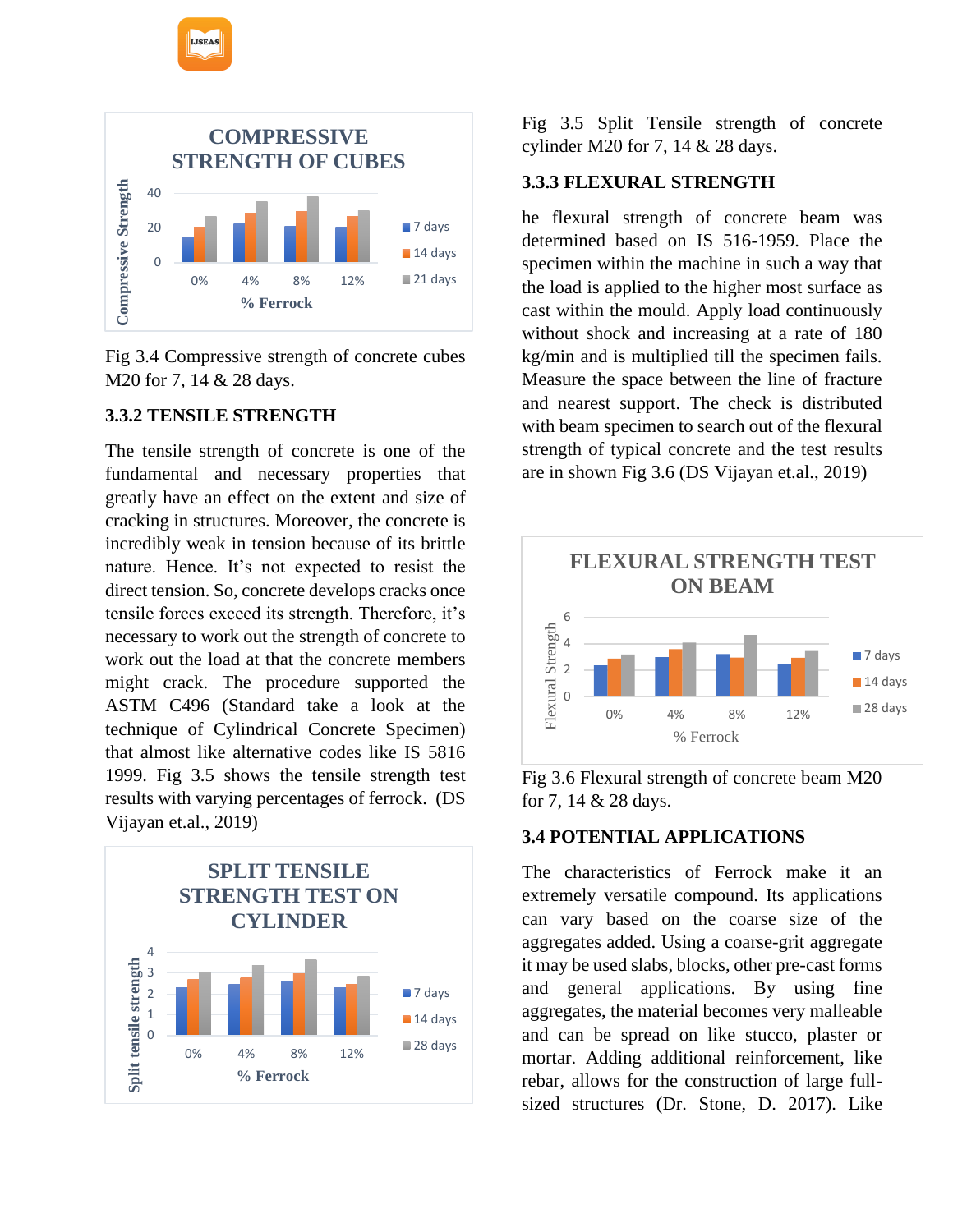

concrete, the applications of this material are limited only by its form. When cast in place, Ferrock's shorter cure time allows for compressed project construction schedules, conserving capital resources. While most contemporary building materials must be specially treated to withstand environmental degradation, Ferrock is resistant to rust, oxidation, UV radiation, rotting and corrosion. Therefore, Ferrock can be used for marine applications like breakwater, seawalls, piers, structural pilings, foundations and other structures exposed to seawater. Its environmental durability also makes its application in the manufacture of pipes that are typically used for water transmission and wastewater removal. Ferrock is not affected by the constituents of sewage water like hydrogen sulfide and sulfuric acid, which corrodes regular cement pipes. Further, since Ferrock is less brittle compared to concrete, it enables better pipe-to-pipe connection and consequently there is less damage while aligning and installing sections (Ironkast -Precedent of Ferrock).

In a large-scale application, the plausibility for sizable industrial transformation begins to take form. By constructing buildings, homes, roadways, walkways and various forms of infrastructure out of this material prospective urban-dwellings will become consumers of carbon dioxide compared to the exponential producers of present-day. While architects may quarrel with the ascetic limitations of a rustic pigment covering the majority of urban landscapes, the consequent environmental restoration associated with such an effort may entice designers to find new applications for a variety of red-Ferrock structures.

### **3.5 ENVIRONMENTAL IMPACT ASSESSMENT OF FERROCK PRODUCTION**

The following table shows the results from weighting selected values with the proportions of each material. (Bello,2017)

Table 3.5 Environmental Impact Assessment of Ferrock

| Raw                        | <b>GWP</b>          | Energy              | Water          |  |
|----------------------------|---------------------|---------------------|----------------|--|
| Materials                  | (kg)                | (MJ/FU)             | (litres        |  |
|                            | CO <sub>2</sub>     |                     | $/$ FU)        |  |
|                            | eq/                 |                     |                |  |
|                            | FU)                 |                     |                |  |
| $\overline{1}$ .           | <b>RAW MATERIAL</b> |                     |                |  |
|                            | <b>PRODUCTION</b>   |                     |                |  |
| Iron                       |                     |                     |                |  |
| Powder                     |                     |                     |                |  |
| Fly Ash                    | 0.72                | $\frac{6.03}{4.11}$ | 0              |  |
| Limeston                   | 2.88                |                     | 4.32           |  |
| e                          |                     |                     |                |  |
| Metakaoli                  | $\overline{31.32}$  | 180                 | $\overline{0}$ |  |
| n                          |                     |                     |                |  |
| Oxalic                     |                     |                     |                |  |
| Acid                       |                     |                     |                |  |
| Carbon                     | (100)               | $\overline{0}$      | $\theta$       |  |
| Dioxide                    |                     |                     |                |  |
|                            |                     | 2. TRANSPORTATION   |                |  |
| Iron                       | 1.67                | 10                  | $\overline{0}$ |  |
| Powder                     |                     |                     |                |  |
| Fly Ash                    | 0.56                | 26.71               | 0              |  |
| Limeston                   | 3.9                 | 23.4                | $\overline{0}$ |  |
| e                          |                     |                     |                |  |
| Metakaoli                  | 6.62                | 81.57               | $\overline{0}$ |  |
| n                          |                     |                     |                |  |
| Oxalic                     | 1.66                | 20.40               | $\overline{0}$ |  |
| Acid                       |                     |                     |                |  |
| Carbon                     | 0.31                | 1.85                | $\overline{0}$ |  |
| Dioxide                    |                     |                     |                |  |
| <b>MANUFACTURING</b><br>3. |                     |                     |                |  |
| Mixing,                    | $\overline{0}$      | 170.2               | 216            |  |
| Casting,                   |                     |                     |                |  |
| Hardenin                   |                     |                     |                |  |

g and Curing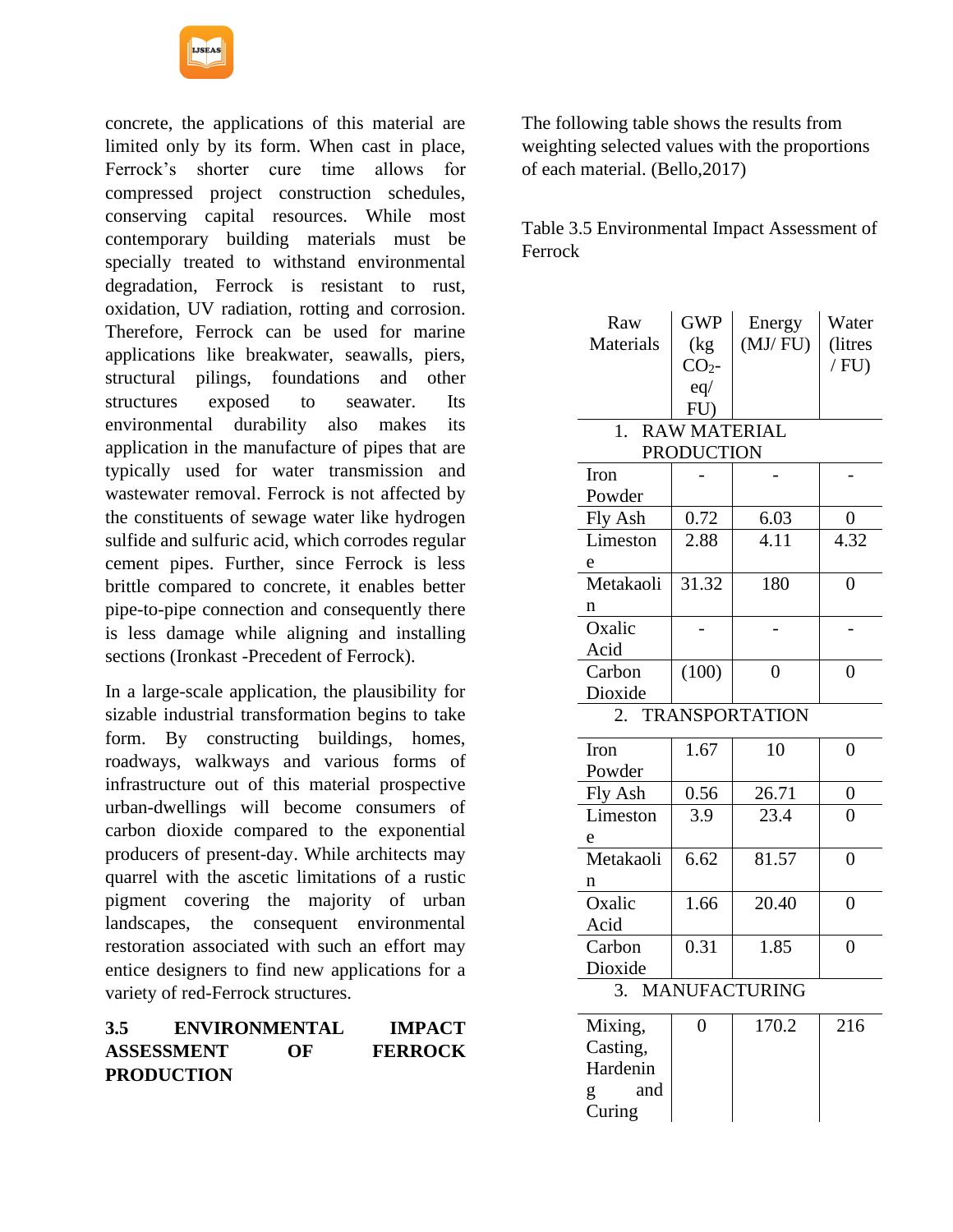| <b>BYPRODUCT</b><br>4. |                   |                  |                |  |
|------------------------|-------------------|------------------|----------------|--|
|                        | <b>GENERATION</b> |                  |                |  |
| Hydrogen               | 17                | (2210)           | ∩              |  |
|                        | (kg               | (Energy          |                |  |
|                        | $H2$ /            | equivale         |                |  |
|                        | FU)               | nt of $17$       |                |  |
|                        |                   | kgH <sub>2</sub> |                |  |
|                        |                   | [22]             |                |  |
| <b>TOTAL</b>           |                   |                  |                |  |
| 1 FU                   | 49.64             | 524.34-          | 220.3          |  |
|                        | $-100$            | $2210=$          | $\mathfrak{D}$ |  |
|                        |                   |                  |                |  |
|                        | 50.36             | 1685.66          |                |  |

### **4. RESULTS AND DISCUSSIONS**

**IJSEAS** 

The studies conducted on ferrock composition gave a clear picture on the complete replacement of cement with ferrock as the binding material. The best possible proportion of ingredients are 60% iron powder, 20% fly ash, 10% metakaolin, 8% limestone, 2% oxalic acid. Analysis (atomic absorption spectroscopy) shows that fully cured samples contain between 8 and 11% captured CO<sup>2</sup> by weight. Ferrock is therefore ''carbon negative" unlike Portland cement, which during manufacture is a major source of  $CO<sub>2</sub>$  and other air pollutants.

Carbon curing duration and air curing duration was finalized to 4 days and 3 days respectively for ferrock blended concrete for better compressive strengths. The experimental works conducted on ferrock are majorly focusing on complete replacement of cement by ferrock with carbon and air curing.

|  |  | Table 4.1 Curing properties |
|--|--|-----------------------------|
|--|--|-----------------------------|

|                    | Ferrock                                        | OPC                           |
|--------------------|------------------------------------------------|-------------------------------|
| Water-             | $0.18$ to $0.30$                               | 0.40 to $0.70*$               |
| <b>Solid Ratio</b> |                                                |                               |
| CO <sub>2</sub>    |                                                | Absorbs $CO2$ No relationship |
|                    | in a ratio of during curing                    |                               |
|                    | $0.1$ tonnes<br>CO <sub>2</sub> / tonne<br>0.1 |                               |
|                    |                                                |                               |

| $\rm{H}_{2}$ |       | kg       |  | $H_2$ / No relationship |
|--------------|-------|----------|--|-------------------------|
|              | tonne |          |  | during curing           |
|              |       | produced |  |                         |

\*This ratio is very dependent on the workability requirements of the mixture and can be easily altered by using additives to the mix, such as plasticizers or superplasticizers.



Fig. 4.1 Comparison of Ferrock and OPC, Bello (2011)

The energy-intensive manufacturing process of Ordinary Portland Cement (OPC) contributes significantly to the surging volume of accumulated Green House Gases (GHG) emissions in the atmosphere and continued natural resource depletion. Fig. 4.1 shows the comparison of OPC and ferrock in terms of energy use, water requirement, and Global Warming Potential (GWP). Due to the unique and encouraging technical characteristics, the versatile applicability and the respectively minimal impact it has on the 20 natural world throughout the first initial stages of the product's life, ferrock serves as a suitable replacement for Ordinary Portland Cement in the majority of functional applications. Even in its propriety state the quantifiable advantages of using Ferrock have been defined to be extremely enticing, but the ambiguity of its unique properties have the potential to have an even greater influence of the sustainable well-being of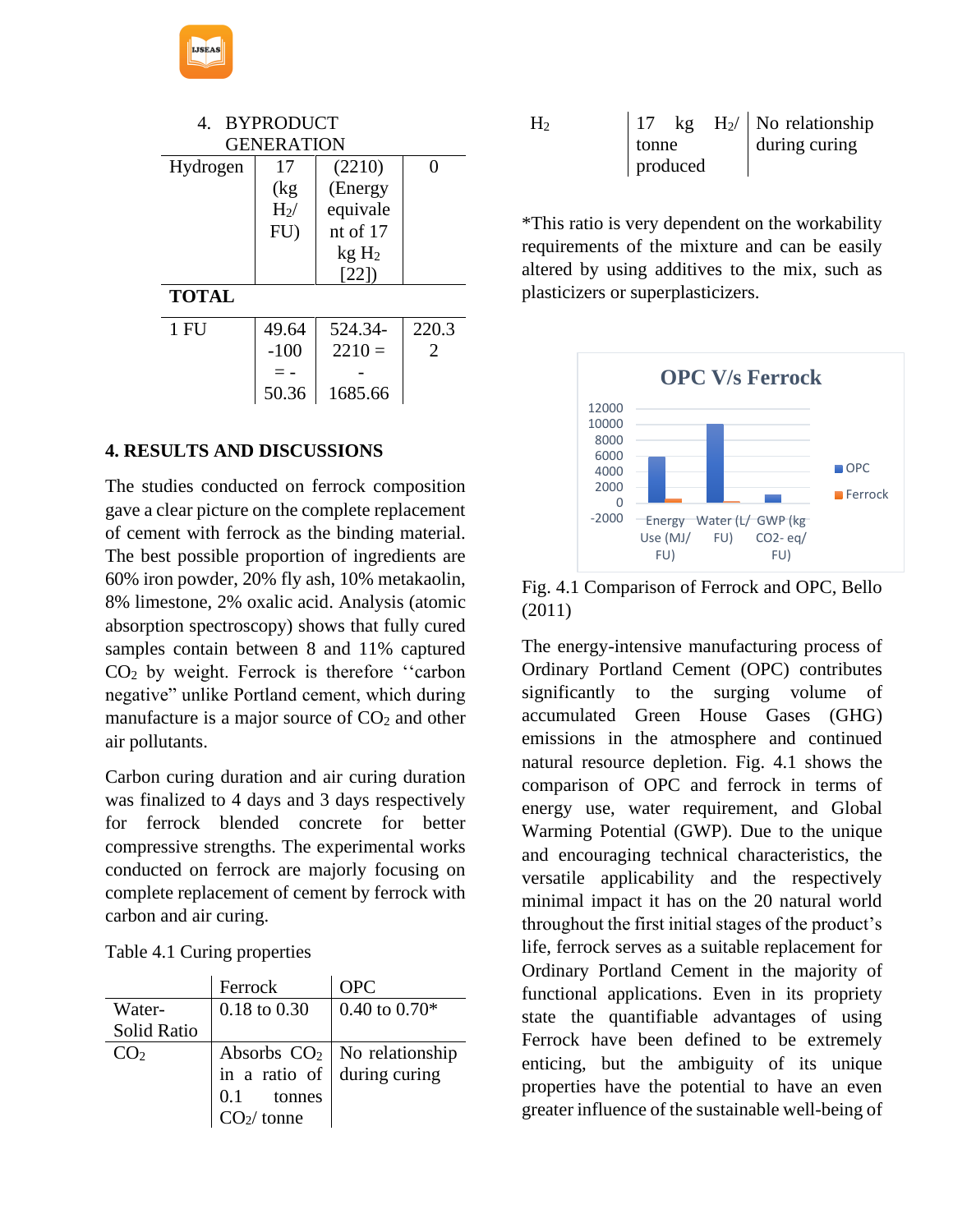the environment and the prosperity of human civilization.

The compressive strength for cube of controlled mix for 7, 14 and 28 days are 14.93 N/mm2, 20.69 N/mm2 and 26.80 N/mm2 respectively. The compressive strengths for 4%, 8% and 12% ferrock concrete for 28 days are all higher than normal concrete. They are 35.13 N/mm2, 37.87 N/mm2 and 30.15 N/mm2 respectively. The splitting tensile test on cylinder for controlled mix for 7, 14 and 28 days are 2.34 N/mm2 , 2.71 N/mm2 and 3.05 N/mm2 respectively. The splitting tensile test for 4%, 8% and 12% ferrock concrete for 28 days are all higher than normal concrete. They are 3.35 N/mm2, 3.65 N/mm2 and 2.87 N/mm2 respectively. The flexural strength of control mix concrete is 7, 14 and 28 days are 2.37 N/mm2, 2.89 N/mm2 and 3.2 N/mm2 respectively. The flexural strengths for 4%, 8% and 12% ferrock concrete for 28 days are all higher than normal concrete. They are 4.1 N/ mm2, 4.67 N/mm2 and 3.45 N/mm2 respectively. From the results it is evident that the 8% ratio has improved strength when compared to the other ratios of the concrete. Flexural strength of the ferrock concrete was improved 4.1 N/mm2, 4.67 N/mm2 and 3.45 N/mm2 respectively with the 4%, 8% and 12% respectively.

From the results it is evident that the 8% ratio has improved strength when compared to the other ratios of the concrete. Test results on the compressive strength, splitting tensile test and flexural strength has revealed that the 8% ratio of the ferrock cement has better results when compared to the other ratios.

## **5. CONCLUSIONS**

Investigation on the Ferrock as a carbon negative sustainable alternative for the cement concrete was carried out in the present work to improve the strength of the materials when used a Solid block.

Ferrock was constituted based on testing with different proportions of the raw materials. The composition of ferrock thus finalized as 60% iron powder, 20% fly ash, 10% metakaolin, 8% limestone, 2% oxalic acid in terms of rheological characteristics.

The experimental studies on the curing process suggested that carbon curing of 4 days and air curing of 3 days gives the best result of ferrock blended concrete for better compressive strengths

Test results on the compressive strength, splitting tensile test and flexural strength has revealed that the 8% ratio of the ferrock cement has better results when compared to the other ratios. Hence the test results reveal that the 8% ratio will be optimum to be used in the construction industry.

Ferrock can be used for marine applications like breakwater, seawalls, piers, structural pilings, foundations and other structures exposed to seawater as it is resistant to rust, oxidation, UV radiation, rotting and corrosion. Its environmental durability also makes its application in the manufacture of pipes that are typically used for water transmission and wastewater removal.

As it has 5 times more compressive strength and flexures much more before failure, it is suitable for earthquake resistant buildings.

It has various applications similar to normal concrete in buildings, bridges and other conventional uses of concrete. Due to its property of strength gaining in  $CO<sub>2</sub>$ environments, it will be very useful in polluted sites of industrial zones.

Environmental Impact Assessment studies, ferrock serves as a sustainable environment friendly replacement for Ordinary Portland Cement. While using ferrock, 8 to 11% of CO<sup>2</sup>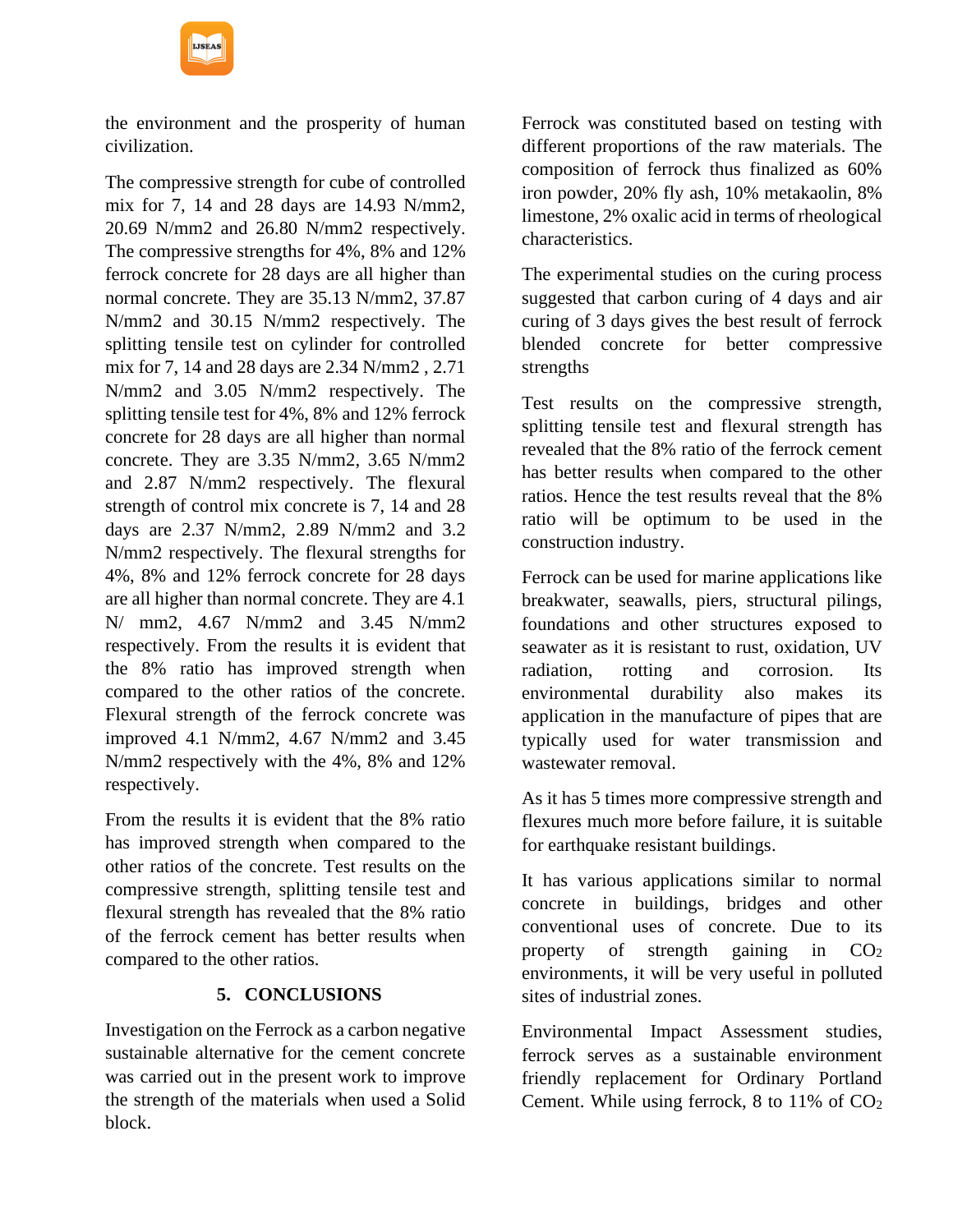

emission is reduced and economical in construction, so it is carbon negative in nature.

Ferrock constructions are best suitable in the countries like India, where steel mines are present so that to use the steel waste for constructions and thus avoid the issues of waste disposal.

### **REFERENCES**

- 1) Vijayan, D. S., Arvindan, S., & Janarthanan, T. S. (2020). Evaluation of ferrock: a greener substitute to cement. Materials Today: Proceedings, 22, 781- 787
- 2) Niveditha M, Y M Manjunath , Setting H S Prasanna (2020). Ferrock: A Carbon Negative Sustainable Concrete. International Journal Of Sustainable Construction Engineering And Technology Vol. 11 No. 4 (2021) 90-98
- 3) Kavita Singh , Compressive Strength Study Of Green Concrete By Using Ferrock, Multidisciplinary International Research Journal of Gujarat Technological University ISSN: 2581-8880, Volume 2 Issue 2 July 2020
- 4) S. Karthika, A Leema Rose, G Priyadarsini, Sustainable Development on Ferrock Mortar Cubes, International Conference on Physics and Energy 2021 (ICPAE 2021)
- 5) Alejandro Lanuza Garcia , Ashik Thithira Achaiah , John Bello , and Thomas Donovan, Ferrock: A Life Cycle Comparison to Ordinary Portland Cement, ISE 576 - Industrial Ecology 2017
- 6) Tarun Parihar, Priya U. Mahato, Tejas Dilip Patil, Green Building Materials – An Approach Regarding Green Construction , International Research Journal of Engineering and Technology (IRJET) e-ISSN: 2395-0056 Volume: 06 Issue: 04 | Apr 2019
- 7) Andrew, R. M. (2018). Global CO 2 emissions from cement production. Earth System Science Data, 10(1), 195
- 8) Phd Barbara Widera, PhD David, Analysis Of Possible Application Of Iron-Based Substitute For Portland Cement In Building And Its Influence On Carbon Emissions. The Examples Of Jizera Mountains Region And Tohono O'odham Indian Reservation
- 9) Magudeaswaran. P, Kiran. K , ShabeerShumsudheen , Srivignesh. N. K, Reduction In Green House Gas And Agricultural Solid Waste In Green Concrete International Journal of Advanced Research in Basic Engineering Sciences and Technology (IJARBEST) ISSN (ONLINE):2456-5717 Vol.5, Issue.5, May 2019
- 10) Hassan Ahmed Hassan / et al/ Alternative architecture as a new approach to achieve energy efficiency "Guiding bio-mimicry in architectural design" Engineering Research Journal 167(septamber 2020/ A1– A17) A1
- 11) "An In-Depth Look at Ferrock And How it Compares to Concrete." HRL Tech, http://hrltech.com/2014/12/02/an-indepth-look-at-ferrock-and-how-itcompares-to- concrete
- 12) Picasso Kumar Debnath, Ecological Construction of Low Cost Building in public and Government Sectors (A feasible solution to contaminated environment of Bangladesh)
- 13) Pandey Shivam, Dalvi Ankit, Chaurasia Brijesh & Patel Arshan, (2017), "A Review on the Study of Green Concrete", International Journal of Advanced Research in Science, Engineering and Technology, ISSN: 2350-0328,Vol.4, Issue 7.
- 14) Priyanshu Shekhar, Rudali Nagpurkar, Bhagyashree Selore, Prashant Sonekar,